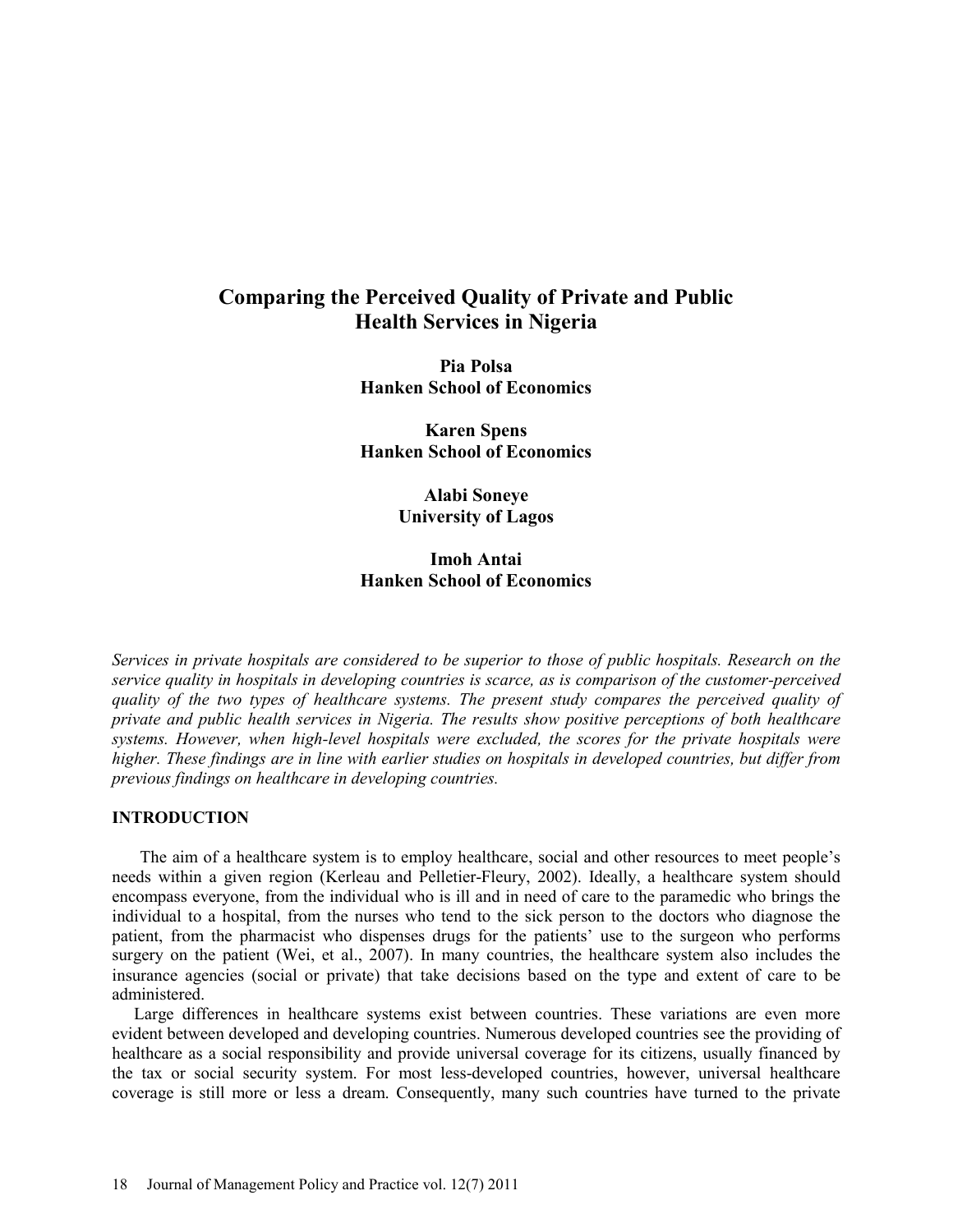sector for its healthcare needs, basic healthcare as well as health insurance. In low-income countries, private services are popular because they ' ... are often cheap ... (and) are adjusted to the purchasing power of the clients, as when partial doses of drugs are sold' (Mills, et al., 2002, p.326). However, one of the problems with the private services has been the fact that the poor quality of these private sector actors has been reported in many studies on developing countries (Uplekar, 2000; Chabikuli, et al., 2002; Lönnroth, 2000; Tuan, et al., 2006). According to Huseyin, et al. (2008) there is still a considerable lack of research on service quality in public and private hospitals in developing countries. The purpose of this study is to increase knowledge in this area by investigating service quality in public and private hospitals in Nigeria. The access to public healthcare is especially restricted in rural areas, so in rural areas the private sector as well as traditional healing play a dominant role. This is in line with the study by Jerve et al., (2001), which concluded that the poor quality of curative services at the community level directly contributes to the phenomenon of high levels of self-medication and over-utilization of tertiary healthcare facilities.

The paper begins by reviewing studies on healthcare quality in Nigeria, followed by a discussion of the concept of healthcare quality and the measurement of healthcare quality. Next, the geographical context of the study is described, and the results of the study are presented. The paper concludes with a discussion of the results of the study.

#### **STUDIES ON HEALTH CARE QUALITY IN NIGERIA**

Early research discovered that making decisions on location in healthcare facilities in developing nations is parochial and politically biased (Lonsdale and Enyedi, 1984). The locations generate geographical and socio-cultural distances and barriers that hinder optimum accessibility, agglomeration and benefits (Gaebler, 1992). According to Iyun (1989) however, services provision is more fundamental in Nigeria. Hence, very low correlation coefficients were found in instances of primary hospitals of local importance and good quality and also higher level hospitals around Ibadan. To de Jong and Marshall (2007), this pattern will remain as long as traditional medicine can only treat a limited number of illnesses. Meanwhile, in a survey of some 250 respondents, Popoola (2000) established a significant relationship between sources of information to health consumers, their levels of literacy, and patronage. He concluded that distance factors could be reduced drastically by improving access to information on service availability through advertisements in handbills, books, reports, films and the mass media and by offering data on services location and quality. A more recent multinomial logit model assessment by Amaghionyeodiwe (2008) on the determinants of choice of facilities by households in Nigeria revealed that the cost factor is stronger than distance in the accessibility to modern healthcare but that the price of services is the least important factor in the providers' choice of location. The study established that the stronger factor accounts for why low income households opt for self-care options and older people patronize hospitals more.

Focusing on the attitudinal behaviors of Nigerian healthcare personnel, PloS (2005) examined the treatment of patients with HIV/AIDS in a survey on 1,021 professionals in 111 urban hospitals over 4 states of the federation. It was found that only a few members of staff comply with professional ethics but that the majority showed discriminatory attitudes to patients, in addition to many other forms of stigmata, discrimination, and unfair treatment of the patients face in their families, communities, and places of work. Among reasons suggested for the behavior were inadequate education, decay of infrastructure, decay and scarcity of protection materials. The study called for enforcement of ethical obligations and anti-discrimination policies. Similar studies on the training of health workers in childhood illness (Uzochukwu, et al., 2007) and middle level workers in adult physiotherapy at Nigerian hospitals (Obembe, et al., 2008) show strong correlations between training and performance.

In summary, the literature review indicates that academic research on healthcare qualities, and the healthcare workers' attitudes and behavior as perceived by users is at its infancy in Nigeria. Rather, the majority of studies are on facility location and accessibility, government spending on healthcare, service provision, and disease prevalence.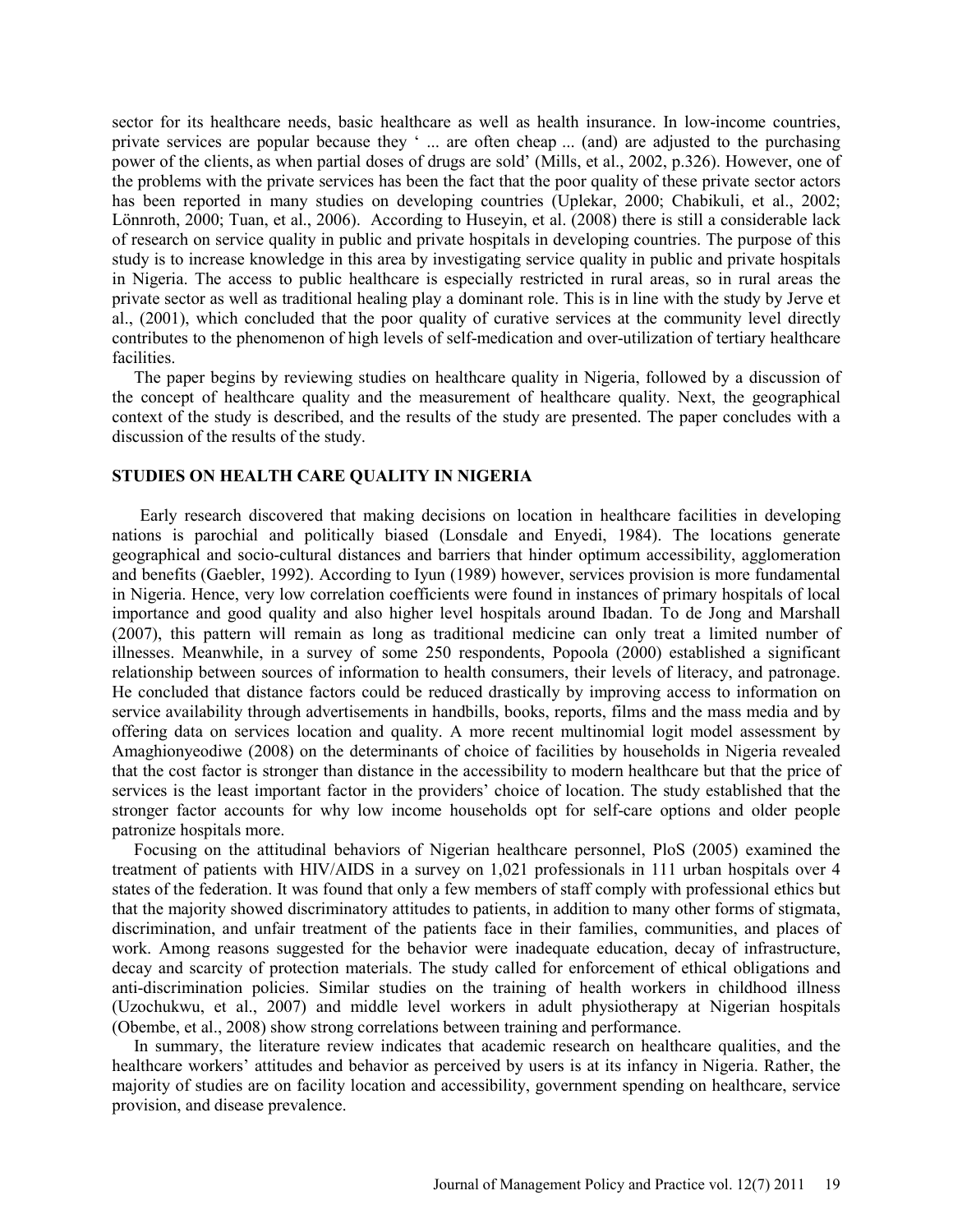#### **HEALTH CARE SERVICE QUALITY MEASUREMENTS**

In the present study we make a distinction between healthcare quality and healthcare *service* quality. While healthcare quality comprises outcomes, processes, and structures (Browers and Kielfe, 2002; Donabedian, 1980, 1982, 1985), healthcare *service* quality refers solely to the process of healthcare delivery. Thus, rather than assessing their health after a treatment, patients are evaluating the way they perceive the service they obtained from a healthcare provider.

We assessed the traditional dimensions of service quality; tangibility, reliability, responsiveness, assurance and empathy (Parasuraman, et al., 1985, 1988; Vandamme and Leunis, 1993). In the context of hospital service quality, tangibility refers to the physical environment of the hospital as well as the functional quality of diagnoses, and efficient communication. Although patients often are unable to assess the technical quality of the care they receive, they are able to evaluate the tangible elements of the care such as physical environment, communication with nurses and doctors, and the understandability of the diagnosis. Reliability refers to the trustworthiness of service delivery. Trustworthiness means keeping promises and time, being sympathetic and reassuring, and keeping records accurately. Here again patients are less capable of assessing how reliable diagnoses, are but they can judge reliability from a service delivery point of view by evaluating reliability in terms of time or accurate storage of records. Responsiveness in hospitals is defined as the exact delivery of services, willingness to help, and efficient allocation of time. In line with the other service dimensions, the technical quality of assurance is difficult for patients to evaluate but assurance of the delivery of hospital services is here referred to as safeness of diagnoses, politeness, and good and relevantly specialized knowledge. Finally, empathy in our study is characterized as the personnel's ability to reflect the perceived needs of the patients.

The study used the refined scale of SERVQUAL developed by Parasuraman, et al. (1985, 1988). Original measures were adapted to fit the service quality in hospital settings. Ryan, et al. (2009) suggest that SERVQUAL appears to be a potentially useful technique and that its application should be researched in healthcare settings. A number of studies have done so (see for example, Naidu, 2009; Ryan, et al., 2009; Rohini and Mahadevappa, 2006; Wisniewski and Wisniewski, 2005; Carman, 1990; Headley, and Miller, 1993; Lytle and Mokwa, 1992; Reidenbach and Sandifer-Smallwood, 1990) and thus the reliability of the measurement tool is well tested. The present study used a 7-point scale.

## **HEALTH CARE SYSTEM IN NIGERIA**

The health system in Nigeria is structured along the universal three levels of primary, secondary and tertiary care. The Federal, state and Lowest Governing Authorities (LGAs) comparable to municipalities, respectively, are responsible for each level of the system in the public administrative domain Primary healthcare in Nigeria is the responsibility of the LGAs. The authorities are the lowest governing authority in the country and are comparable to municipalities and regions in other parts of the world. In addition to the provision and maintenance of basic primary education and maintenance of basic infrastructures, the LGAs are responsible for providing healthcare to the population at the most basic levels and institutions, including primary health care and child vaccination centers as well as local and community health clinics. Secondary healthcare services include institutions such as state general hospitals and private specialist hospitals. This level of healthcare provides healthcare services at a level higher than that obtained from the primary healthcare facilities. Healthcare at this level is provided by the state government (i.e. they are operated by the state ministry of health) and basically provide specialized services to patients referred from the primary healthcare level through out-patient and in-patient services for general medical, surgical and community health needs. Support services such as laboratories, diagnostics, and blood banks are provided.

Tertiary healthcare services comprise healthcare services that are provided by highly specialized institutions and thus represent the highest level of healthcare services in the country. This level of healthcare provides highly specialized healthcare services in many areas including orthopedic,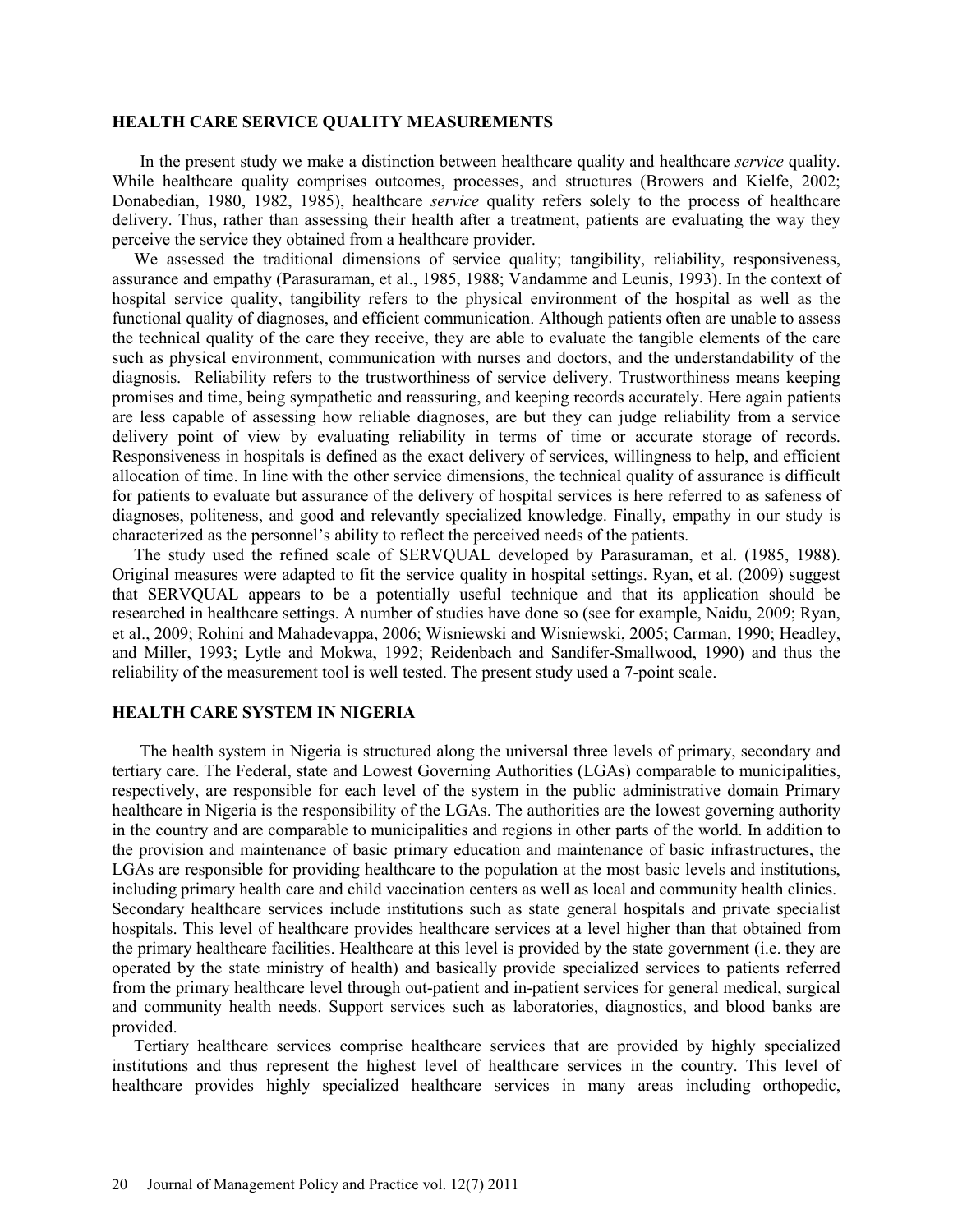psychiatric, maternity, and pediatric specialties. Institutions at this level include university teaching hospitals, federal medical centers, and other national specialist hospitals.

The public healthcare facilities at the primary, secondary and tertiary levels in Nigeria are scanty, maldistributed politically. They lack facilities and personnel, more grossly at the LGA level and in rural areas (Asuzu, 2004). The private sector fills the vacuum and makes most impacts in the primary healthcare system using both modern western and traditional hospitals and clinics. Usually, areas of jurisdiction are local but of wide range and multiple services.

The old traditional healthcare system is dominated by 'medicine-men' who are knowledgeable in specific uses of herbs and roots, the ailments they cure, and how to prepare and administer the herbal medication. However, the fact that the long-term side effects of many of the medications are hardly known affects their level of acceptance beyond low-income earners and rural areas in Nigeria, more so where there are other alternatives present.

#### **DATA ANALYSIS**

Six of the 20 LGAs of Lagos and one of the FCT were selected for the study (Table 1).

| <b>State</b> | LGA                  | Population | Density | Categorization |
|--------------|----------------------|------------|---------|----------------|
|              | Ikeja                | 313,196    | 6,779   | Urban          |
|              | Somolu               | 402,673    | 35,015  | Urban          |
|              | Mainland             | 3 17,720   | 16,293  | Urban          |
| Lagos        | Surulere             | 503,975    | 21,912  | Urban          |
|              | Kosofe               | 665,393    | 8,174   | Urban          |
|              | Badagry              | 241,093    | 547     | Semi-urban     |
| <b>FCT</b>   | Abuja Municipal Area | 778,567    | 228     | Semi-urban     |

## **TABLE 1 DEMOGRAPHIC CHARACTERISTICS OF THE LGAS CHOSEN FOR THE HEALTHCARE QUALITY STUDY**

Of the 220 questionnaires administered among the hospital patients, 141 were on the primary, 54 on the secondary, and 25 on the tertiary level. There were 23 hospitals altogether, including 12 primary, 9 secondary, and 2 tertiary hospitals. The questionnaires were personally handed to and collected from the patients. The gender distribution was 43.2% males and 56.8% females. Most of the respondents were students (38.2%) while 22.3% of the sample consisted of businessmen, 19.5% of civil servants, and 10.9% were teachers. A small share (8.6%) of the respondents classified themselves as 'other'. Our respondents were fairly highly educated: 36.4% of them were graduates (i.e. B.A. B.Sc./HND) and 33.6% were above graduate level. 17.3% had a high school education (i.e. GSCE ) while the rest of the respondents had a technical education (i.e. SSCE, 5.8%), lower than high school education (3.6%) or were at junior college (i.e. OND/NCE, 2.7%).

#### **RESULTS**

Our results indicated that there is very little if any difference in how people perceive service quality in private and public hospitals. Table 2 shows that only two questions statistically significantly differentiated between private and public hospitals. The patients perceived private hospitals (M=5.5/SD=1.43) to be more dependable than public hospitals (M=5.06/SD=1.49). In addition, the respondents trusted employees of private hospitals more (M=5.05/SD=1.56) than they trusted staff of public hospitals (M=4.57/SD=1.39).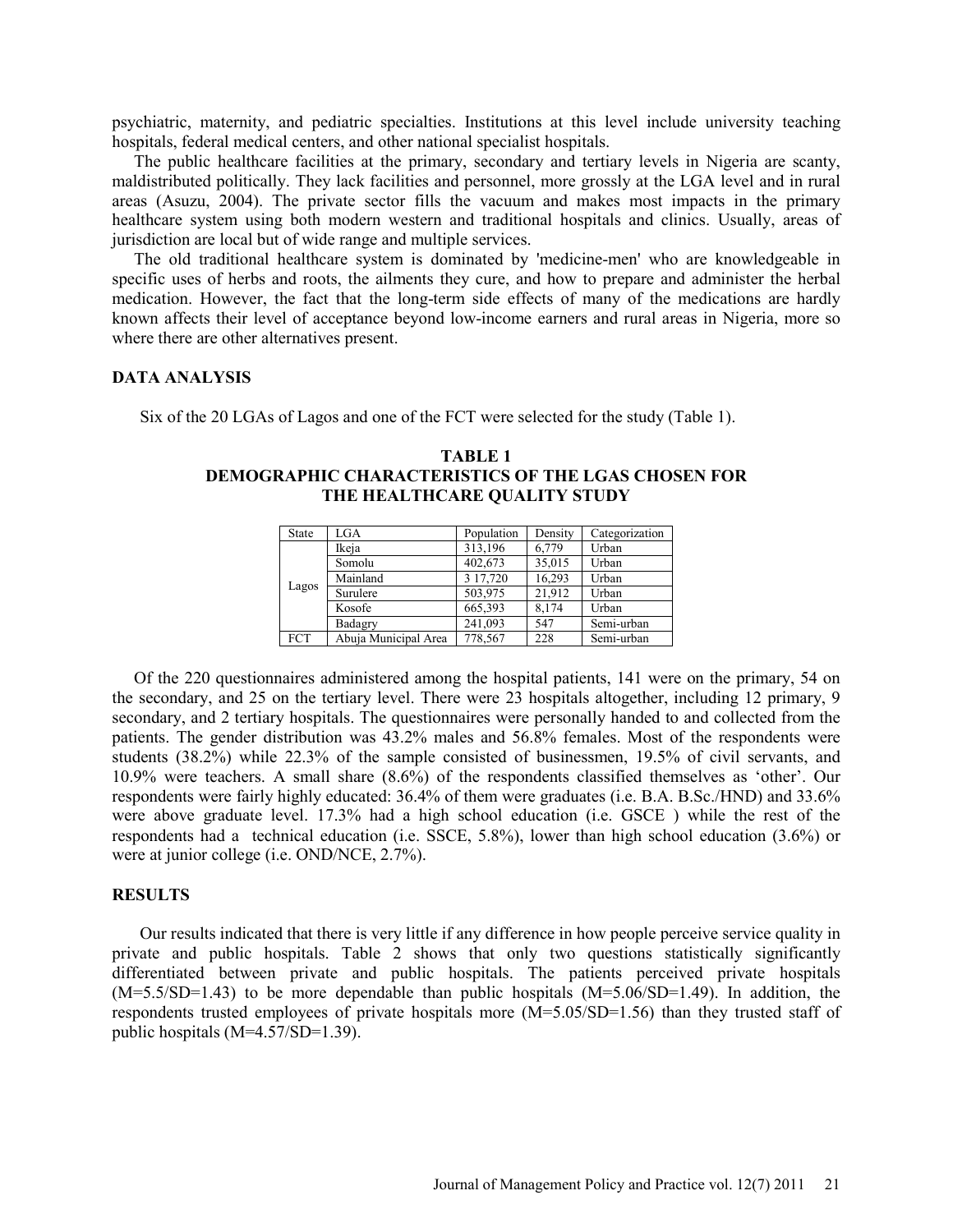**TABLE 2 MEAN DIFFERENCES BETWEEN PRIVATE AND PUBLIC HOSPITALS AT ALL LEVELS**

| Item                                                                                    | Private |        | Public |        | $^{\dagger}$ | Sig. |
|-----------------------------------------------------------------------------------------|---------|--------|--------|--------|--------------|------|
|                                                                                         | Mean    | Std.De | Mean   | Std.De |              |      |
|                                                                                         |         | V      |        | V.     |              |      |
| Hospital has up-to-date environment for diagnosis                                       |         | 1.621  | 4.82   | 1.465  | $-1.9$       | .06  |
| Hospital's physical facilities are visually appealing                                   | 5.2     | 1.706  | 4.81   | 1.588  | $-1.4$       | .15  |
| Hospital employees are well dressed and appear neat                                     | 5.8     | 1.418  | 5.45   | 1.438  | $-1.4$       | .15  |
| Hospital has some materials to communicate with the patients (For<br>example: booklets) | 5.2     | 1.714  | 4.80   | 1.918  | $-1.4$       | .17  |
| When hospital makes a promise, it keeps the promise                                     | 5.3     | 1.407  | 5.01   | 1.598  | $-1.1$       | .27  |
| When patients have problems, hospital is sympathetic and reassuring                     | 5.4     | 1.522  | 5.27   | 1.563  | $-4$         | .66  |
| The hospital is dependable                                                              |         | 1.43   | 5.06   | 1.495  | $-2.13$      | .03  |
| The hospital provides its services at the time it promises to do so                     | 5.3     | 1.598  | 5.18   | 1.545  | $-.44$       | .66  |
| The hospital keeps its records accurately                                               | 5.7     | 1.350  | 5.62   | 1.293  | $-59$        | .56  |
| The hospital tells their patients exactly when services will be performed               | 5.5     | 1.399  | 5.21   | 1.598  | $-1.45$      | .15  |
| It is realistic for patients to expect prompt service from employees of the<br>hospital | 5.3     | 1.639  | 5.19   | 1.530  | $-.36$       | .72  |
| The hospital's employees are always willing to help patients                            | 5.4     | 1.361  | 5.17   | 1.452  | $-1.17$      | .24  |
| Even when they are too busy, they respond to patient requests promptly                  | 4.8     | 1.698  | 5.01   | 1.610  | .86          | .39  |
| You can trust the employees of the hospital                                             |         | 1.56   | 4.57   | 1.39   | $-2.17$      | .03  |
| You can feel safe when being diagnosed by the hospital's employees                      | 5.54    | 1.483  | 5.59   | 1.317  | .22          | .82  |
| Employees of the hospital are polite                                                    | 5.45    | 1.441  | 5.22   | 1.603  | $-10$        | .32  |
| The employees have adequate specialization                                              | 5.61    | 1.352  | 5.33   | 1.451  | $-1.30$      | .20  |
| The hospital gives you individual attention                                             |         | 1.405  | 5.19   | 1.595  | $-1.29$      | .20  |
| Employees of the hospital give you personal attention                                   |         | 1.453  | 5.18   | 1.623  | .13          | .90  |
| Employees of the hospital know what your needs are                                      |         | 1.511  | 5.23   | 1.444  | .84          | .40  |
| The hospital has their patients' best interests at heart                                |         | 1.227  | 5.40   | 1.498  | $-1.14$      | .25  |
| The hospital has operating hours convenient to all their patients                       |         | 1.588  | 5.44   | 1.490  | .45          | .65  |

Based on our results it can be concluded that the patients of our sample perceive service quality of Nigerian hospitals as good or very good. All the means in Table 2 are above average in the scale from one to seven, indicating a good quality of the healthcare service.

Because private hospitals make their largest contribution at primary and secondary level (see Table 1), we ran t-test only on those levels. The results are displayed in Table 3 where the analysis was run for both primary and secondary levels together.

The results in Table 3 show that when the tertiary level of the Nigerian hospitals was excluded from the analysis, there appeared more statistically significant differences between private and public hospitals. In all the questions on service quality where differences in perceptions occur, the private hospitals scored far better mean values. Private hospitals were considered as having a more up to date environment for diagnosis (M=5.51/SD=1.64 vs. M=4.82/SD=1.46) and employees were judged to be neater  $(M=6.19/SD=1.18$  vs.  $M=5.45/SD=1.44$ ). Private hospitals were also seen as more dependable than public ones (M=5.88/SD=1.38 vs. M=5.06/SD=1.49). These results are interesting in the sense that they corroborate earlier studies on hospitals in developed countries, but are not in line with the literature on developing countries indicating problems with the quality of private hospitals. (Uplekar, 2000; Chabikuli, et al., 2002; Lönnroth, 2000; Tuan, et al., 2006).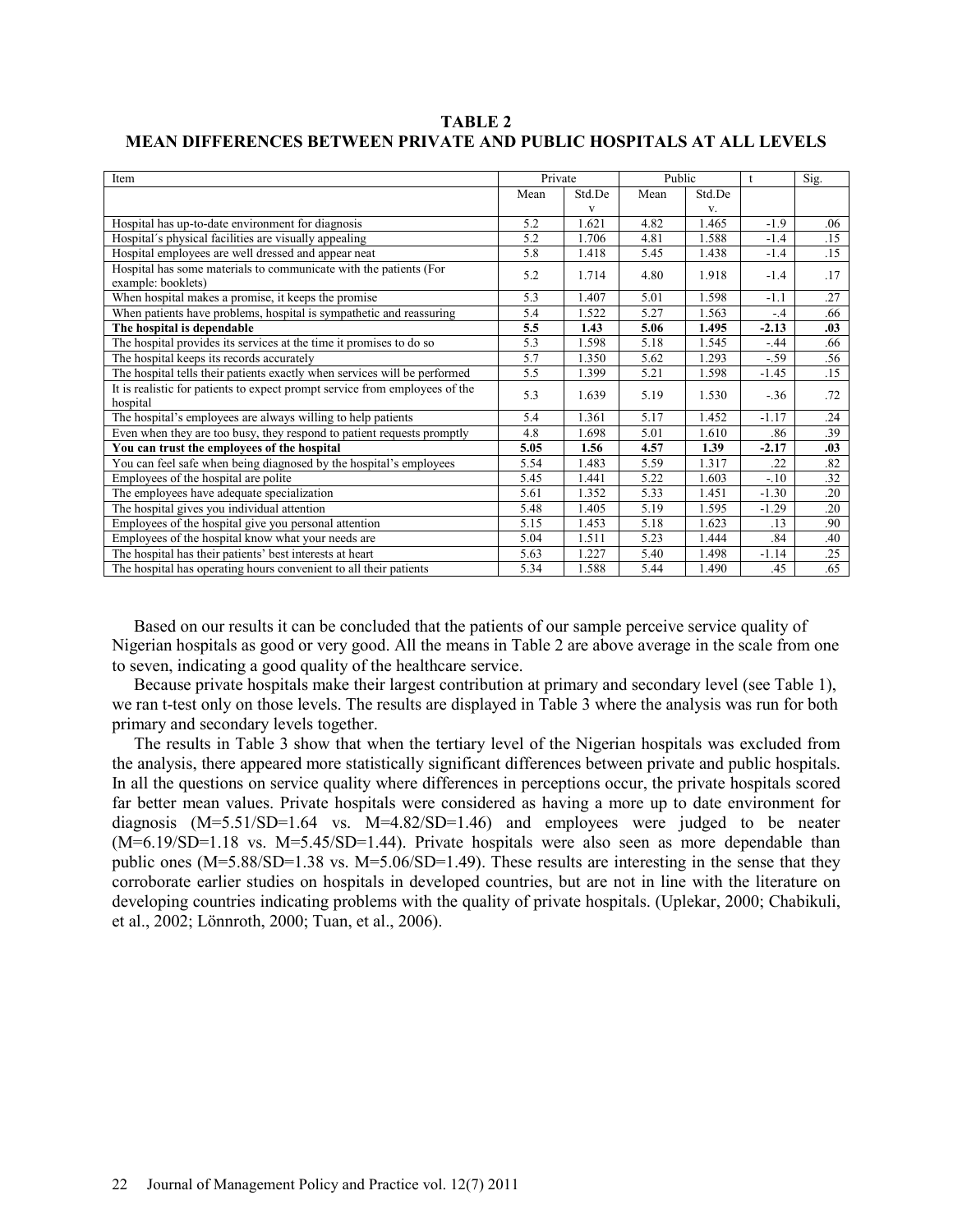# **TABLE 3 MEAN DIFFERENCES BETWEEN PRIVATE AND PUBLIC HOSPITALS AT THE PRIMARY AND SECONDARY LEVELS**

| Item                                                                                    | Private |         | Public |          |         | Sig. |
|-----------------------------------------------------------------------------------------|---------|---------|--------|----------|---------|------|
|                                                                                         | Mean    | Std.Dev | Mean   | Std.Dev. |         |      |
| Hospital has up-to-date environment for diagnosis                                       |         | 1.638   | 4.82   | 1.465    | $-2.74$ | .007 |
| Hospital's physical facilities are visually appealing                                   | 5.34    | 1.781   | 4.81   | 1.588    | $-1.99$ | .048 |
| Hospital employees are well dressed and appear neat                                     |         | 1.176   | 5.45   | 1.438    | $-3.55$ | .001 |
| Hospital has some materials to communicate with the patients (For<br>example: booklets) | 5.33    | 1.842   | 4.80   | 1.918    | $-1.76$ | .079 |
| When hospital makes a promise, it keeps to the promise                                  | 5.48    | 1.454   | 5.01   | 1.598    | $-1.90$ | .059 |
| When patients have problems, hospital is sympathetic and reassuring                     | 5.61    | 1.482   | 5.27   | 1.563    | $-1.40$ | .164 |
| The hospital is dependable                                                              | 5.88    | 1.380   | 5.06   | 1.495    | $-3.53$ | .001 |
| The hospital provides its services at the time it promises to do so                     | 5.48    | 1.693   | 5.18   | 1.545    | $-1.17$ | .245 |
| The hospital keeps its records accurately                                               |         | 1.031   | 5.62   | 1.293    | $-3.51$ | .001 |
| The hospital tells their patients exactly when services will be<br>performed            | 5.84    | 1.381   | 5.21   | 1.598    | $-2.67$ | .008 |
| It is realistic for patients to expect prompt service from employees of the<br>hospital | 5.45    | 1.755   | 5.19   | 1.530    | $-98$   | .326 |
| The hospital's employees are always willing to help patients                            | 5.60    | 1.402   | 5.17   | 1.452    | $-1.88$ | .062 |
| Even when they are too busy, they respond to patient requests promptly                  | 4.91    | 1.772   | 5.01   | 1.610    | .383    | .70  |
| You can trust the employees of the hospital                                             |         | 1.624   | 4.57   | 1.386    | $-2.64$ | .009 |
| You can feel safe when being diagnosed by the hospital's employees                      | 5.86    | 1.473   | 5.59   | 1.317    | $-1.20$ | .232 |
| <b>Employees of the hospital are polite</b>                                             | 5.73    | 1.436   | 5.22   | 1.603    | $-2.07$ | .040 |
| The employees have adequate specialization                                              | 6.01    | 1.176   | 5.33   | 1.45     | $-3.19$ | .002 |
| The hospital gives you individual attention                                             |         | 1.438   | 5.19   | 1.595    | $-2.17$ | .031 |
| Employees of the hospital give you personal attention                                   | 5.32    | 1.543   | 5.18   | 1.623    | $-.54$  | .588 |
| Employees of the hospital know what your needs are                                      | 5.19    | 1.578   | 5.23   | 1.444    | .19     | .850 |
| The hospital has their patients' best interests at heart                                |         | 1.141   | 5.40   | 1.498    | $-2.84$ | .005 |
| The hospital has operating hours convenient to all their patients                       | 5.56    | 1.647   | 5.44   | 1.490    | $-.483$ | .630 |

#### **SUMMARY AND DISCUSSION**

This study set out to investigate a scarcely researched area, consumer perceptions of private versus public hospitals in a developing country. Earlier research in the field has indicated problems with the quality of private hospitals, an issue that this study also set out to examine. Based on results of the present study it can be seen that the patients of the sample perceived the service quality of Nigerian hospitals as good or very good. All the means were above average in a scale from one to seven, indicating a good healthcare service quality. However, the results showed that when the tertiary level of the Nigerian hospitals was excluded from the analysis, there appeared more statistically significant differences between private and public hospitals. In all the questions on service quality where differences in perceptions occurred, the private hospitals scored far better mean values.

The private sector will always take advantage of the market mechanisms within the public control of the provision of essential services such as healthcare. In developing countries where there are no strong controls (such as for example Nigeria), governments should be more responsive to improve the quality of life for all strata of the society not only through the direct provision of services but also by enabling private medical institutions to offer services, by putting in place sustainable policies, institutional and legal arrangements. Our findings indicated that most of the service quality statements (12 out of 22) showed equally high scores in both the private and the public sector. Thus there is support for developing both sectors. However, the private hospitals of the sample appeared to be better in 10 out of 22 service quality statements, which provide information for policy makers which service points need to be improved in the service quality of public hospitals.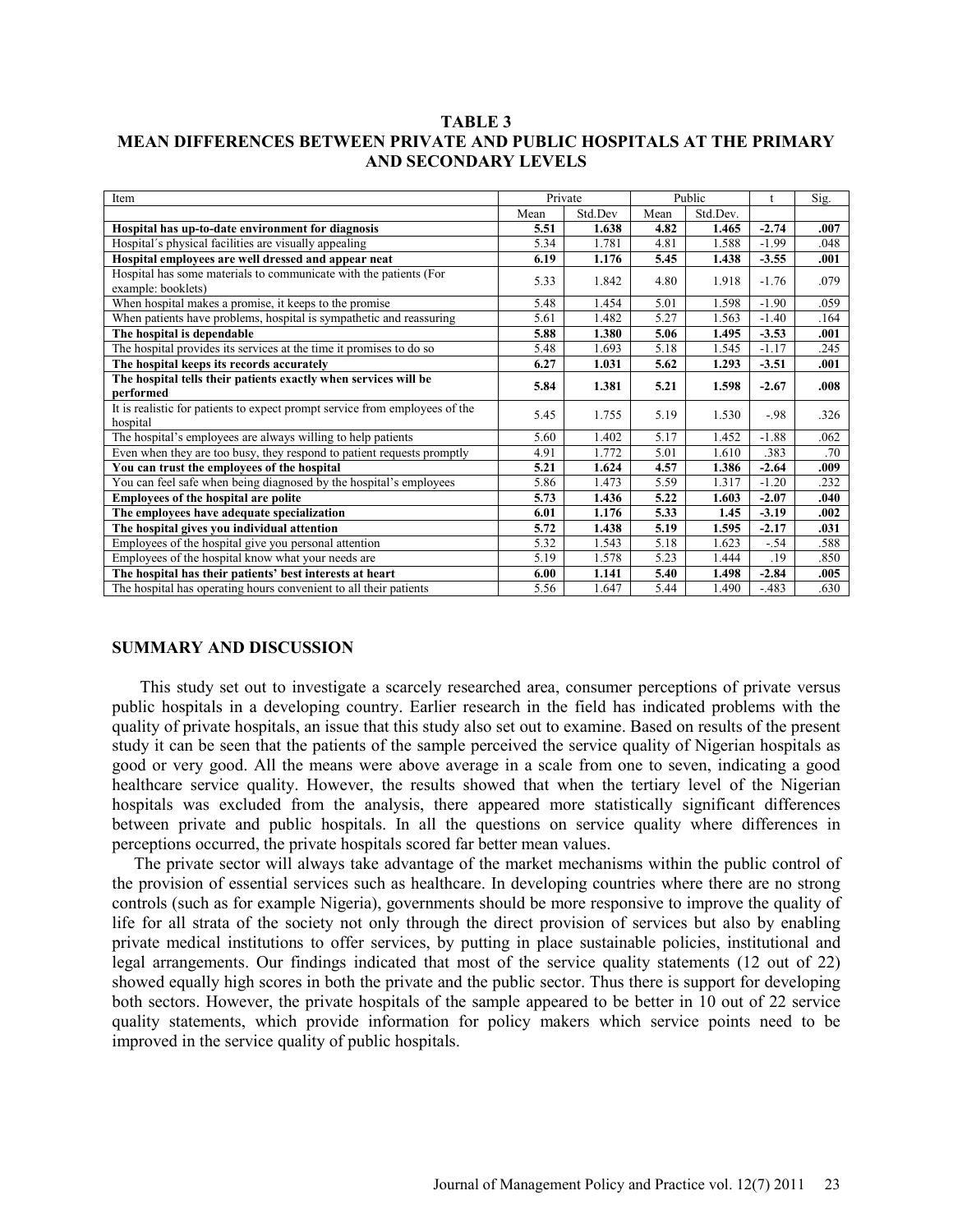# **REFERENCES**

Akin J.S., Guilkey D.K., and Denton, E.H. (1995). Quality of Services and Demand for Healthcare in Nigeria: A Multinomial Probit Estimation. *Social Science and Medicine*, 40,(11), 1527-1537.

Amaghionyeodiwe, L.A. (2008). Determinants of the Choice of Healthcare Provider in Nigeria. *Healthcare Management Science,* 11,(3), 215-27.

Asuzu, M.C. (2004). The Necessity for a Health Systems Reform in Nigeria. *Journal of community medicine and primary healthcare,* 16,(1), 1-3.

Bowers, M.R. and Kiefe, C.I. (2002). Measuring Healthcare Quality: Comparing and Contrasting the Medical and the Marketing Approaches. *American Journal of Medical Quality*, 17,(4), 136-144.

Carmen, J.M. (1990). Consumer Perceptions of Service Quality: An Assessment of the SERVQUAL Dimensions. *Journal of Retailing*, 66,(1), 33-35.

Chabikuli, N., Schneider, H., Blaauw, D., Zwi, A.B., and Brugha, R. (2002). Quality and Equity of Private Sector Care for Sexually Transmitted Diseases in South Africa. *Health Policy and Planning,* 17, 40–6.

De Jong P. and Marshall C. (2007). Mortality Projection based on the Wang Transform. *Astin Bulletin*, 37, (1), 149–161.

Donabedian, A. (1980). *Explorations in quality assessment and monitoring. The definitions of quality and approaches to its assessment*. Ann Arbour, Michigan: Health administration press.

Donabedian, A. (1988). The Quality of Care: How Can It Be Assessed? *Journal of American Medical Association,* 260, 1743-8.

Donabedian, A. (1992). Quality Assurance in Healthcare: Consumers' Role. *Quality in Healthcare,* 1,(4), 247-251.

Federal Bureau of Statistics (2006). *Social Statistics in Nigeria: Health Federal Government of Nigeria (FGN).* 15 May 2007. Abuja, Nigeria Mint, 142, Chapter 4.

Federal Government of Nigeria (FGN) (2007). Legal Notice on Publication of the Details of the Breakdown of the National and State Provisional Totals of 2006 Census. *Official Gazette*, 15 May 2007; Retrieved from http://www.nigerianstat.gov.ng/Connections/Pop2006.pdf

Headley, D.E. and Miller, S.J. (1993). Measuring Service Quality and Its Relationship to Future Consumer Behavior. *Marketing Health Services*, 13,(4), 32-42.

Huseyin, A., Erdogan, H.E., and Katircioglu, S.T. (2008). Gearing Service Quality into Public and Private Hospitals in Small Islands: Empirical Evidence from Cyprus. *International Journal of Healthcare Quality Assurance*, 21,(1), 8-23.

Jerve A.M., Krantz G., San P.B. et al. 2001. *Tackling turmoil of transition: an evaluation of lessons from the Vietnam-Sweden Health Cooperation 1994–2000*. Stockholm: Sida Department for Democracy and Social Development.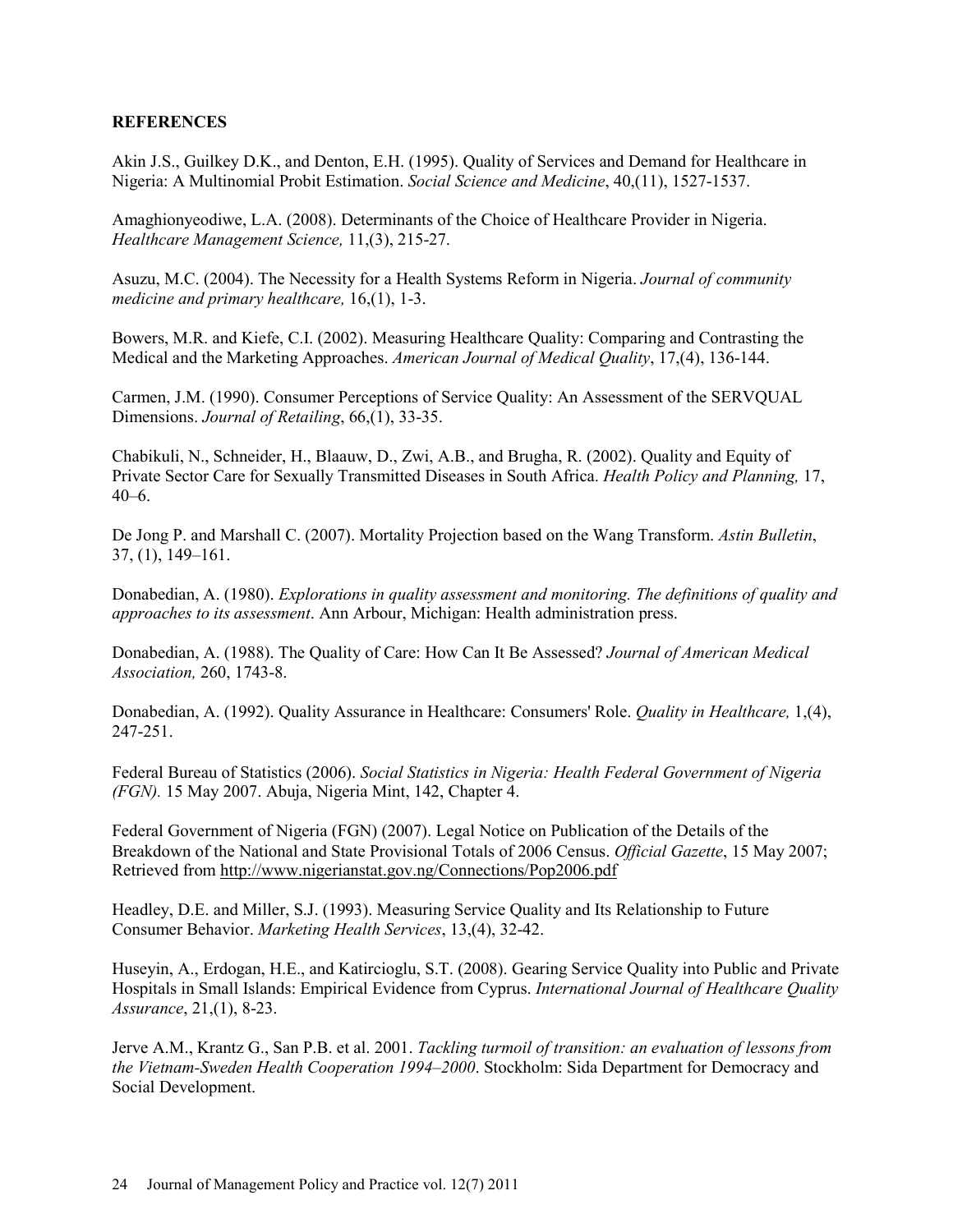Kerleau, M. and Pelletier-Fleury, N. (2002), Restructuring of the healthcare system and the diffusion of tele-medicine. *European Journal of Health Economics,* 3, (3), 207-214.

Iyun, B.F. (1989). Childhood Health Problem in Ibadan City: A Geographical Analysis. *The Indian Geographical Journal*, 64,(1), 1-13.

Lytle, R.S. and Mokwa, M.P. (1992). Evaluating Healthcare Quality: The Moderating Role of Outcomes. *Journal of Healthcare Marketing*, 12, (1), 4-14.

Lönnroth, K. (2000). *Public health in private hands: studies on private and public tuberculosis care in Ho Chi Minh city, Vietnam*. Gothenburg, Sweden: Göteborg University & Nordic School of Public Health, Unpublished Ph.D. thesis.

Mills, A., Brugha, R., Hanson, K., and McPake, B. (2002). What Can Be Done About the Private Health Sector in Low-Income Countries? *Bulletin of the World Health Organization,* 80, 325–30.

Naidu, A. (2009). Factors Affecting Patient Satisfaction and Healthcare Quality. *International Journal of Healthcare Quality Assurance*, 22, (4), 366-381.

Obembe, O. A., Onigbinde, A.T., Adedoyin, R.A., and Adetunmbi, O.G. (2008). Opinion Study of a Section of Nigerian Physiotherapists on Training and Utilization of Middle Level workers. *Journal of the Nigeria Society of Physiotherapy*, 16, (1), 23-30.

Olatunji, T.O., Ogunlana, M.O., Bello, M.A., and Omobaanu, S.O. (2008). Assessment of Patients' Satisfaction with Physiotherapy Care. *Journal of the Nigeria Society of Physiotherapy,* 16, (1), 11-15.

Oninla, S.O., Owa, J.A., Onayade, A.A., and Taiwo, O. (2007). Comparative Study of Nutritional Status of Urban and Rural Nigerian School Children. *Journal of Tropical Pediatrics*, 53,(1), 39–43.

Parasuraman, A., Zeithamal, V.A., and Berry, L.L. (1985). A Conceptual Model of Service Quality and Its Implications for Future Research. *Journal of Marketing*, 49, Autumn, 41-50.

Parasuraman, A., Zeithamal, V.A., and Berry, L.L. (1988). SERVQUAL: A Multi-Item Scale for Measuring Consumer Perceptions of Service Quality. *Journal of Retailing*, 64,(1), 381-391.

PLoS Medicine (2005). How Do Nigeria's Health-Care Personnel Treat Patients with HIV/AIDS? *PLoS Med,* 2, (8), 257.

Popoola, S. O. (2000). Consumer Health Information Needs and Services in Nigeria. *Library Review*, 49, (3), 129–134.

Reidenbach, E.R. and Sandifer-Smallwood, B. (1990). Exploring Perceptions of Hospital Operations by a Modified SERVQUAL Approach. *Journal of Healthcare Marketing*, 10,(4), 47-55.

Rohini, R. and Mahadevappa, B. (2006). Service Quality in Bangalore Hospitals-An Empirical Study. *Journals of Services Research*, 6, (1), 59-82.

Ryan, M., Scott, D.A., Reeves, C., Bate, A., van Teijlingen, E.R., Russell, E.M., and Napper, M..R. (2009). Eliciting Public Preferences for Healthcare: A Systematic Review of Techniques. *Health Technology Assess*ment **5**: http://www.hta.ac.uk/pdfexecs/summ505.pdf, accessed March 2009.